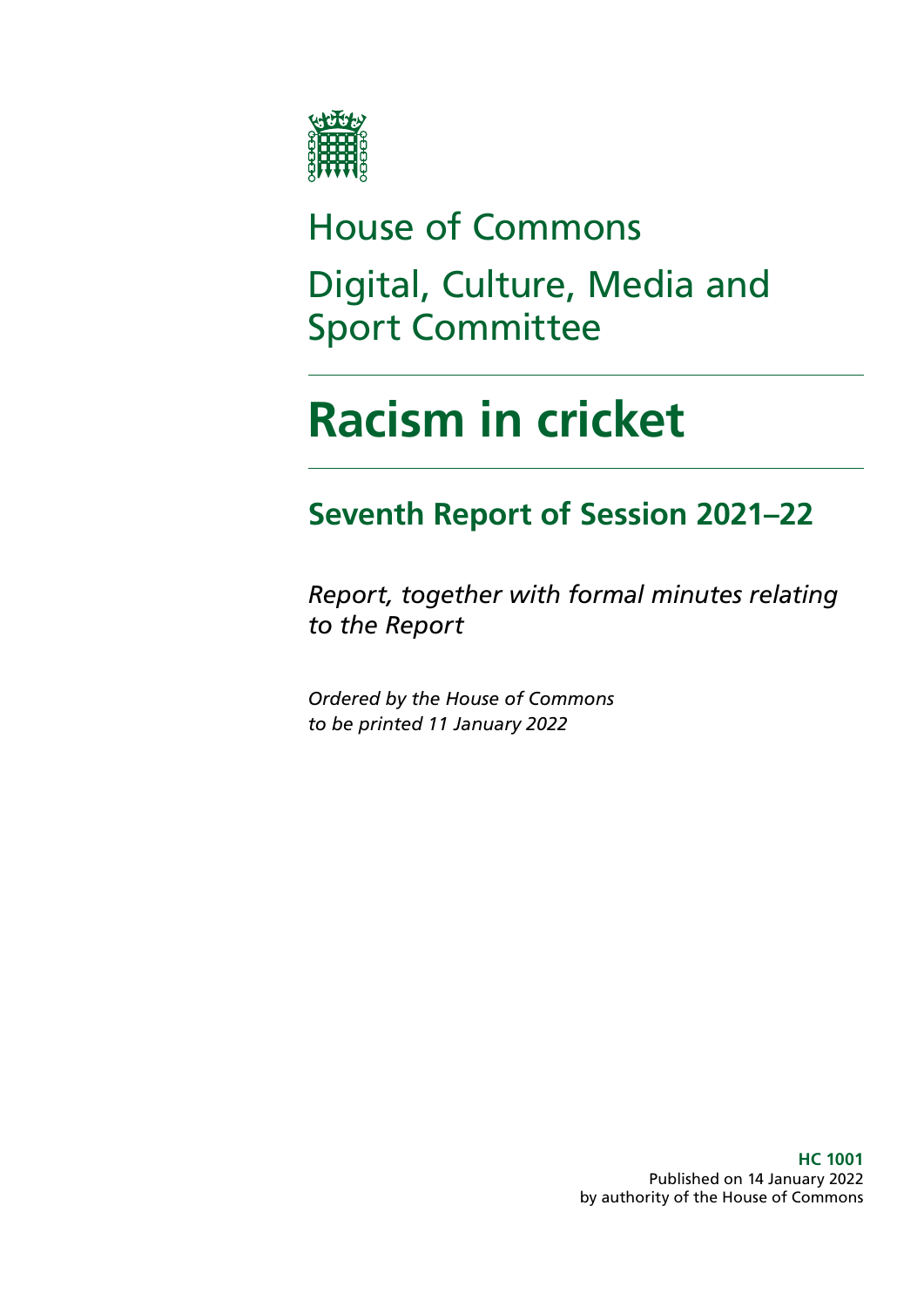### **The Digital, Culture, Media and Sport Committee**

The Digital, Culture, Media and Sport Committee is appointed by the House of Commons to examine the expenditure, administration and policy of the Department for Digital, Culture, Media and Sport and its associated public bodies.

### **Current membership**

[Julian Knight MP](https://members.parliament.uk/member/4410/contact) (*Conservative, Solihull*) (Chair) [Kevin Brennan MP](https://members.parliament.uk/member/1400/contact) (*Labour, Cardiff West*) [Steve Brine MP](https://members.parliament.uk/member/4067/contact) (*Conservative, Winchester*) [Alex Davies-Jones MP](https://members.parliament.uk/member/4849/contact) (*Labour, Pontypridd*) [Clive Efford MP](https://members.parliament.uk/member/165/contact) (*Labour, Eltham*) [Julie Elliott MP](https://members.parliament.uk/member/4127/contact) (*Labour, Sunderland Central*) [Rt Hon Damian Green MP](https://members.parliament.uk/member/76/contact) (*Conservative, Ashford*) [Simon Jupp MP](https://members.parliament.uk/member/4862/contact) (*Conservative, East Devon*) [John Nicolson MP](https://members.parliament.uk/member/4415/contact) (*Scottish National Party, Ochil and South Perthshire*) [Jane Stevenson MP](https://members.parliament.uk/member/4750/contact) (*Conservative, Wolverhampton North East*) [Giles Watling MP](https://members.parliament.uk/member/4677/contact) (*Conservative, Clacton*)

### **Powers**

The Committee is one of the departmental select committees, the powers of which are set out in House of Commons Standing Orders, principally in SO No. 152. These are available on the internet via [www.parliament.uk.](https://www.parliament.uk/)

### **Publication**

© Parliamentary Copyright House of Commons 2022. This publication may be reproduced under the terms of the Open Parliament Licence, which is published at [www.parliament.uk/copyright](https://www.parliament.uk/copyright).

Committee reports are published on the Committee's website at [www.parliament.uk/dcmscom](https://committees.parliament.uk/committee/378/digital-culture-media-and-sport-committee/publications/) and in print by Order of the House.

### **Committee staff**

The current staff of the Committee are Keely Bishop (Committee Operations Assistant), Andy Boyd (Committee Operations Manager), Laura Caccia (Second Clerk), Dr Conor Durham (Committee Specialist), Lois Jeary (Committee Specialist), Dr Stephen McGinness (Clerk), Anne Peacock (Senior Media and Communications Officer) and Billy Roberts (Media & Communications Officer).

### **Contacts**

All correspondence should be addressed to the Clerk of the Digital, Culture, Media and Sport Committee, House of Commons, London SW1A 0AA. The telephone number for general enquiries is 020 7219 6188; the Committee's email address is [dcmscom@parliament.uk](mailto:dcmscom%40parliament.uk%0D?subject=)

You can follow the Committee on Twitter using [@CommonsDCMS](https://twitter.com/CommonsDCMS).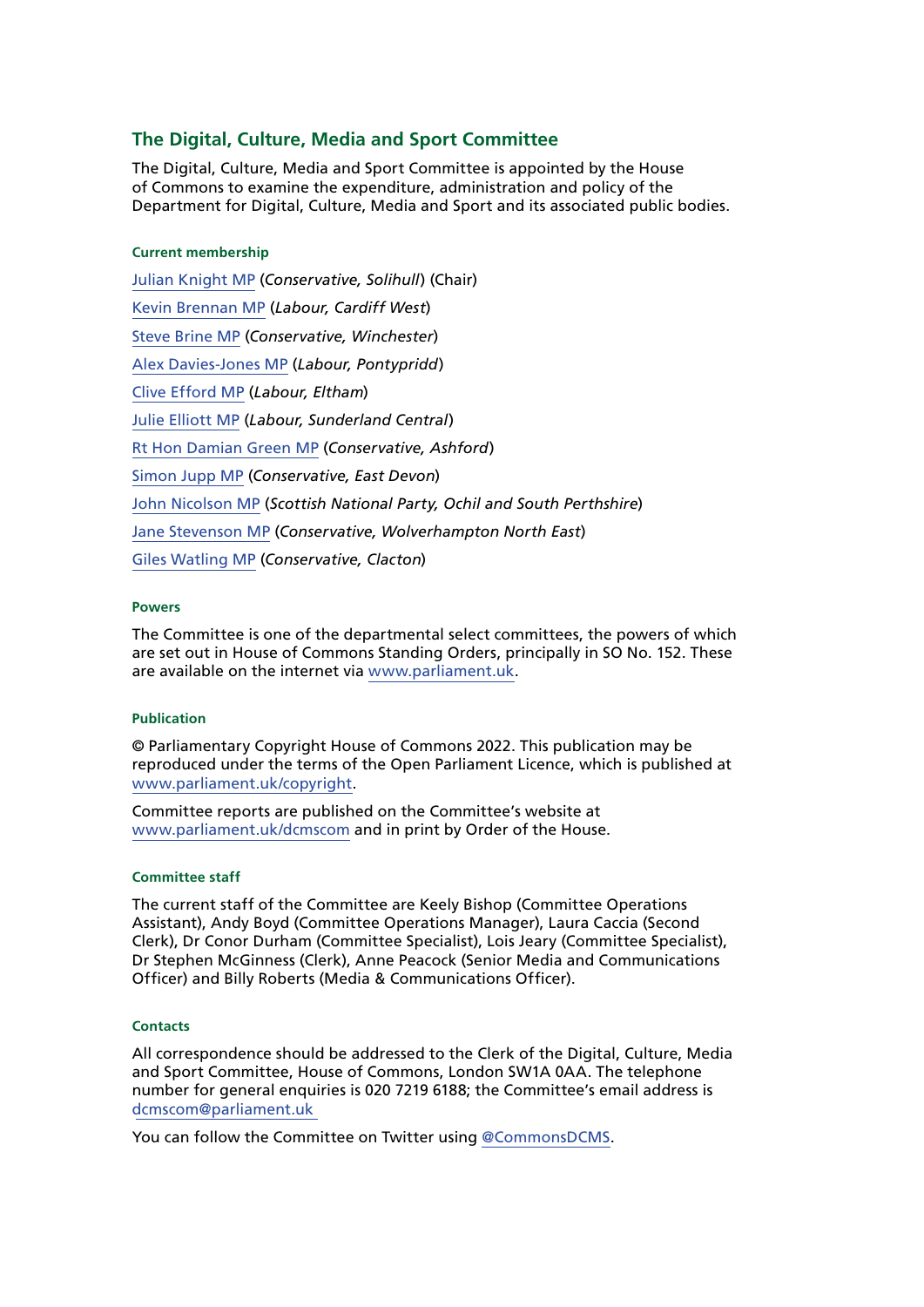### **Contents**

| <b>Racism in cricket</b>                                         | 3 |
|------------------------------------------------------------------|---|
| <b>Formal minutes</b>                                            | 6 |
| <b>Witnesses</b>                                                 |   |
| List of Reports from the Committee during the current Parliament | 8 |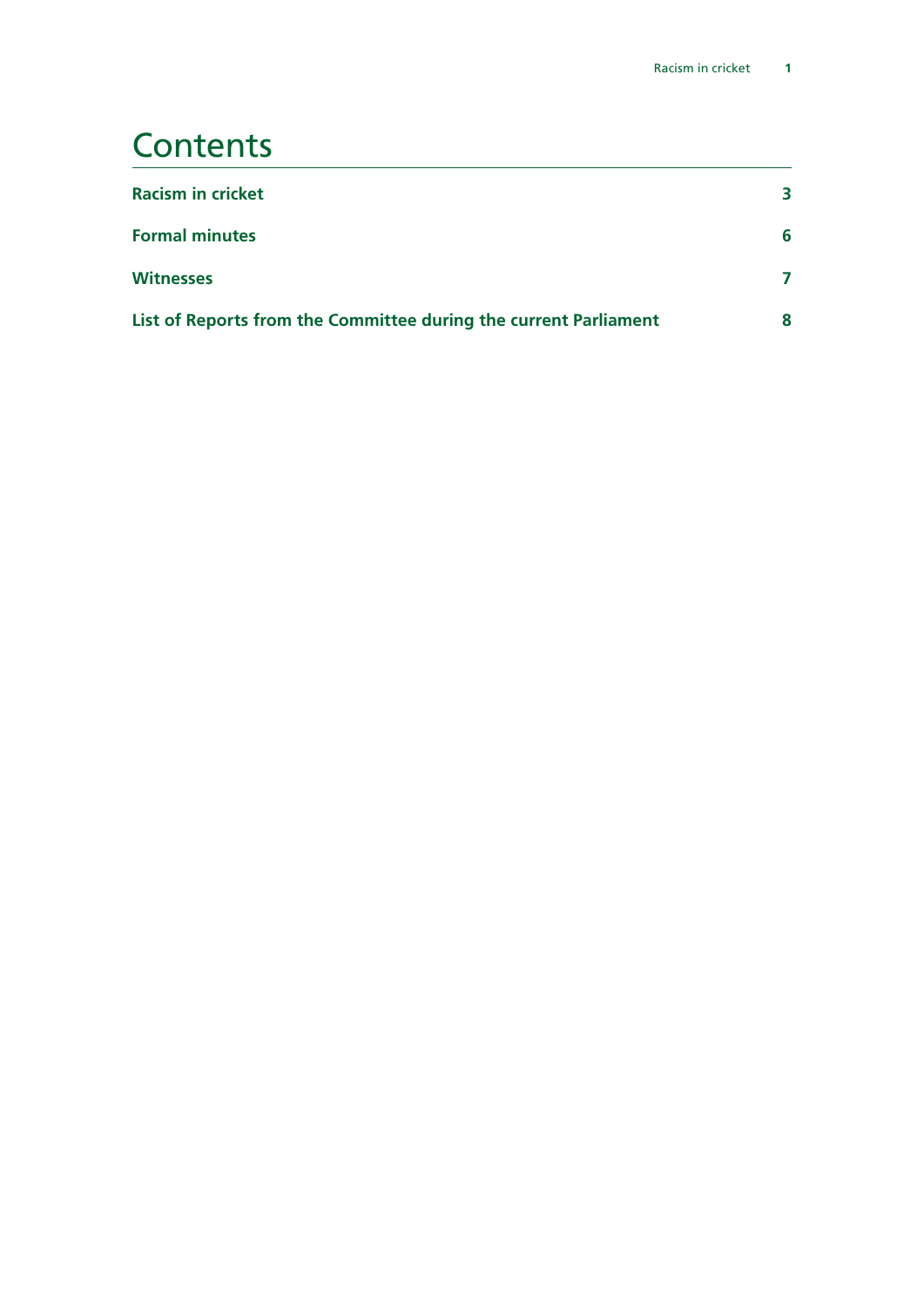# <span id="page-3-0"></span>Racism in cricket

1. An article in Wisden in August 2020 saw Azeem Rafiq reveal that he had experienced racial discrimination during his time at Yorkshire County Cricket Club:

> I've been in dressing rooms where things have been said, and, really, I should have stopped it. I had a captain who was openly racist. […] There's one comment that stands out for me. And I remember it to this day. It was around the time of my debut. There was me, Adil Rashid, Ajmal Shahzad and Rana Naved-ul-Hasan. We're walking onto the field and one player said: 'There's too many of you lot. We need to have a word about that'.<sup>1</sup>

That was followed by an article by ESPNcricinfo where Azeem Rafiq said that he had considered taking his own life:

> "I want the authorities to wake up," he says. "I want them to stop looking at the issue of race as a PR activity or a marketing activity. I want them to really engage and listen and change. Someone is going to be tipped over the edge if we're not careful".2

Yorkshire County Cricket Club announced an inquiry into these allegations.<sup>3</sup> That inquiry took almost a year and a statement by the club on 19 September 2021 said:

> There were many allegations made against the Club most of which relate to a period more than ten years ago. Many of the allegations were not upheld and for others there was insufficient evidence for the Panel to make a determination. It is right, however, to acknowledge from the outset that several of the allegations made by Azeem were upheld and that sadly, historically, Azeem was the victim of inappropriate behaviour. This is clearly unacceptable. We would like to express our profound apologies for this<sup>4</sup>

We called on Yorkshire County Cricket Club to publish the report in full<sup>5</sup> but were told that it was not possible due to issues of privacy and potential defamation and, instead, the club published a summary of the report.<sup>6</sup>

2. We were astonished when, on 28 October, the Club then announced:

The Club has also carried out their own internal investigation following the findings in the Report after which they are able to report that they have come to the conclusion that there is no conduct or action taken by any of its employees, players or Executives that warrants disciplinary action.<sup>7</sup>

<sup>1</sup> Wisden, "[The extraordinary life of Azeem Rafiq](https://wisden.com/stories/interviews/the-extraordinary-life-of-azeem-rafiq)" 17 August 2020

<sup>2</sup> ESPNcricinfo, ["Azeem Rafiq was 'on brink of suicide' after experiencing racism at Yorkshire](https://www.espncricinfo.com/story/azeem-rafiq-was-on-brink-of-suicide-after-experiencing-racism-at-yorkshire-1231162)", 2 September 2020

<sup>3</sup> Yorkshire County Cricket Club, "[Statement by Roger Hutton, Chair of Yorkshire County Cricket Club](https://yorkshireccc.com/news/view/8697/statement-by-roger-hutton-chair-of-yorkshire-county-cricket-club)", 3 September 2020

<sup>4</sup> Yorkshire County Cricket Club, ["Club Statement"](https://yorkshireccc.com/news/view/9465/club-statement), 19 August 2021

<sup>5</sup> DCMS Committee Press Release, ["DCMS Committee calls for Yorkshire County Cricket Club to publish report into](https://committees.parliament.uk/committee/378/digital-culture-media-and-sport-committee/news/157364/dcms-committee-calls-for-yorkshire-county-cricket-club-to-publish-report-into-allegations-of-racism/)  [allegations of racism](https://committees.parliament.uk/committee/378/digital-culture-media-and-sport-committee/news/157364/dcms-committee-calls-for-yorkshire-county-cricket-club-to-publish-report-into-allegations-of-racism/)", 8 September 2021

<sup>6</sup> Yorkshire County Cricket Club ["Statement from Chair, Summary of Panel's Report & Recommendations"](https://yorkshireccc.com/news/view/9525/statement-from-chair-summary-of-panel-s-report-recommendations), 10 September 2021

<sup>7</sup> Yorkshire County Cricket Club, ["Club statement](https://yorkshireccc.com/news/view/9616/club-statement)", 28 October 2021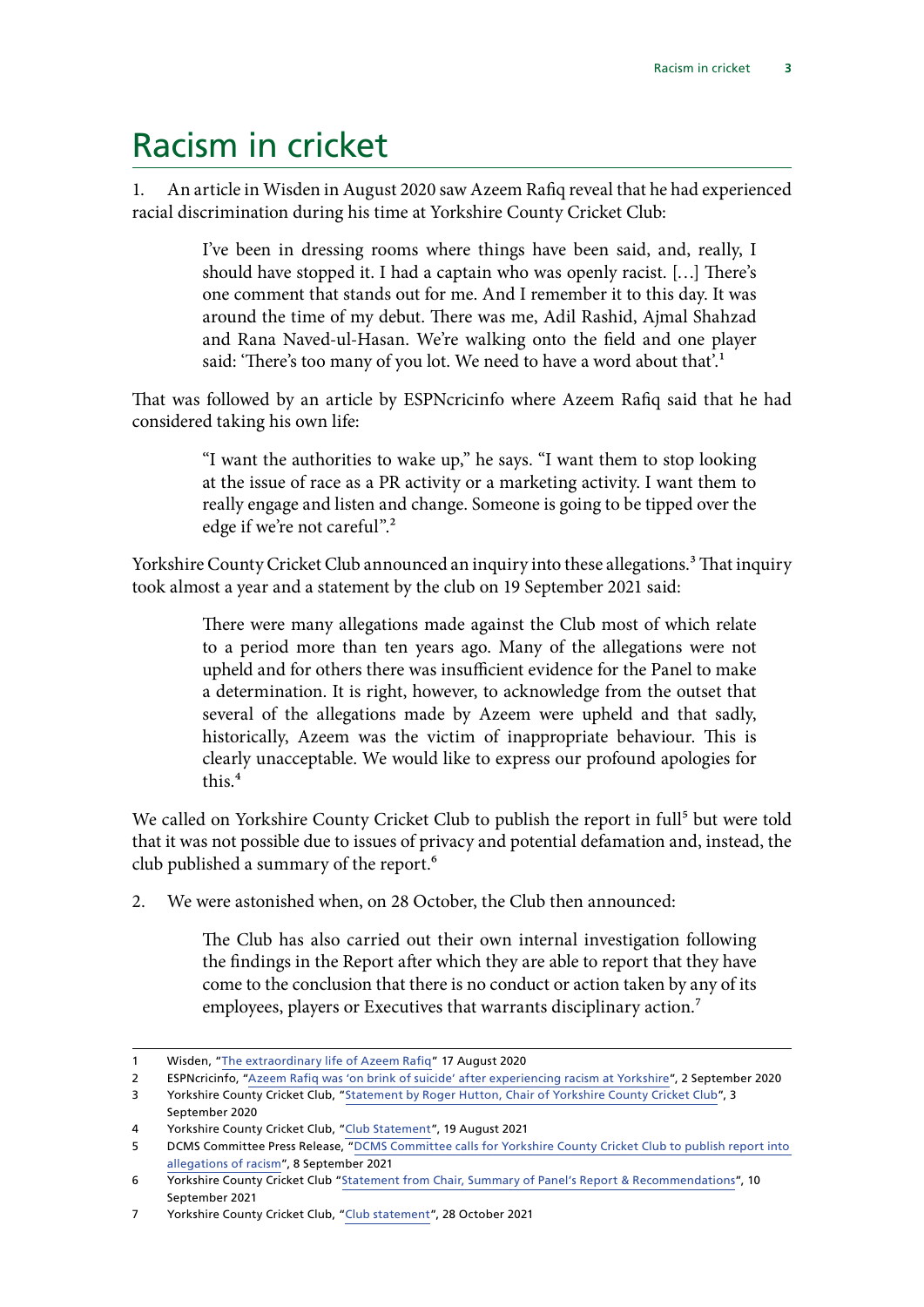It was inconceivable to us that, despite upholding claims of racial discrimination, the Club offered nothing more than heartfelt apologies. We concluded that there was no option but to invite Azeem Rafiq, Yorkshire County Cricket Club and the England and Wales Cricket Board to speak directly to us on 16 November.<sup>8</sup> It was apparent that governance within the sport had failed in some fundamental manner.

3. We invited the Chair, the Chief Executive and the Director of Medical Services of Yorkshire County Cricket Club but, in the two weeks between the invitation and the session, the Chair, Roger Hutton, resigned and the Chief Executive, Martyn Moxon, was signed off for health reasons. While Roger Hutton agreed to attend despite his resignation, Yorkshire County Cricket Club were unable to offer anyone to speak to us. Events were also moving at a rapid pace. The England and Wales Cricket Board suspended Yorkshire's ability to host international or major matches until it had "clearly demonstrated that it can meet the standards expected of an international venue, ECB member and First Class County".9 It also instigated a review of the Club's governance. There were numerous press reports of cricketers describing their experience of racism in cricket,<sup>10</sup> apologising for their actions in this regard,<sup>11</sup> or denying that they were part of the problem.<sup>12</sup> Sponsors were also reported to have withdrawn support from Yorkshire County Cricket Club.<sup>13</sup> At Yorkshire, Lord Patel had been appointed as the new Chair and had, in his first few days, settled the employment tribunal with Azeem Rafiq, established a whistleblowing hotline and begun making change at the Club.<sup>14</sup>

4. At our oral evidence session, we were convinced by Azeem Rafiq's moving evidence of how he had been subject to racial discrimination and his conviction that this was not simply a personal issue but an endemic problem across the whole of cricket. We had concerns about the lack of coordinated action between Yorkshire County Cricket Club and the England and Wales Cricket Board.

5. The existence of the South Asian Action Plan shows that the game was aware of an issue and our evidence from both Azeem Rafiq and the Quaid E Azam Premier League indicates that anyone involved in cricket should have been aware of the underlying racism throughout the game. The language used in correspondence received by members of our Committee subsequent to the evidence session with Azeem Rafiq, and the manner in which stories were run in the press to discredit Azeem,<sup>15</sup> further establish, to us, that eradicating racism from the game will be a long and difficult road. It does not matter if a whistle-blower is of perfect moral character but whether the issue raised is valid. **It is evident to us that there is a deep-seated issue of racism in cricket. More pertinent, it is evident to Yorkshire County Cricket Club and the England and Wales Cricket Board that there is an issue of racism in cricket.**

<sup>8</sup> DCMS Committee Press release, "Announcement: DCMS Committee to call in Yorkshire County Cricket Club [Chair on Azeem Rafiq report"](https://committees.parliament.uk/committee/378/digital-culture-media-and-sport-committee/news/158502/announcement-dcms-committee-to-call-in-yorkshire-county-cricket-club-chair-on-azeem-rafiq-report/), 2 November 2021

<sup>9</sup> ECB Press Notice, "[ECB Board statement on Yorkshire County Cricket Club"](https://www.ecb.co.uk/news/2337251/ecb-board-statement-on-yorkshire-county-cricket-club), 4 November 2021

<sup>10</sup> For example, ITV News, "[Rana Naved-ul-Hasan tells ITV News he witnessed 'Michael Vaughan racism'"](https://www.itv.com/news/2021-11-05/rana-naved-ul-hasan-tells-itv-news-he-witnessed-michael-vaughan-racism), 5 November 2021

<sup>11</sup> For example, Sky News "[Yorkshire cricket racism: Ex-England cricketer Gary Ballance admits using racial slur](https://news.sky.com/story/yorkshire-cricket-racism-ex-england-cricketer-gary-ballance-admits-using-racial-slur-against-teammate-azeem-rafiq-12459187)  [against teammate Azeem Rafiq](https://news.sky.com/story/yorkshire-cricket-racism-ex-england-cricketer-gary-ballance-admits-using-racial-slur-against-teammate-azeem-rafiq-12459187)", 4 November 2021

<sup>12</sup> For example, BBC News, "[Michael Vaughan denies making racist comment to Asian players](https://www.bbc.co.uk/sport/cricket/59177667?at_medium=RSS&at_campaign=KARANGA)", 5 November 2021

<sup>13</sup> For example, BBC News, ["Azeem Rafiq: Nike and other leading sponsors cut ties with Yorkshire County Cricket](https://www.bbc.co.uk/sport/cricket/59148419) [Club"](https://www.bbc.co.uk/sport/cricket/59148419), 4 November 2021

<sup>14</sup> Yorkshire County Cricket Club, "[Statement from Chair Lord Kamlesh Patel OBE](https://yorkshireccc.com/news/view/9625/statement-from-chair-lord-kamlesh-patel-obe)", 8 November 2021

<sup>15</sup> For example, Spectator, ["Azeem Rafiq and the hypocrisy of victimhood"](https://www.spectator.co.uk/article/azeem-rafiq-and-the-hypocrisy-of-victimhood), 19 November 2021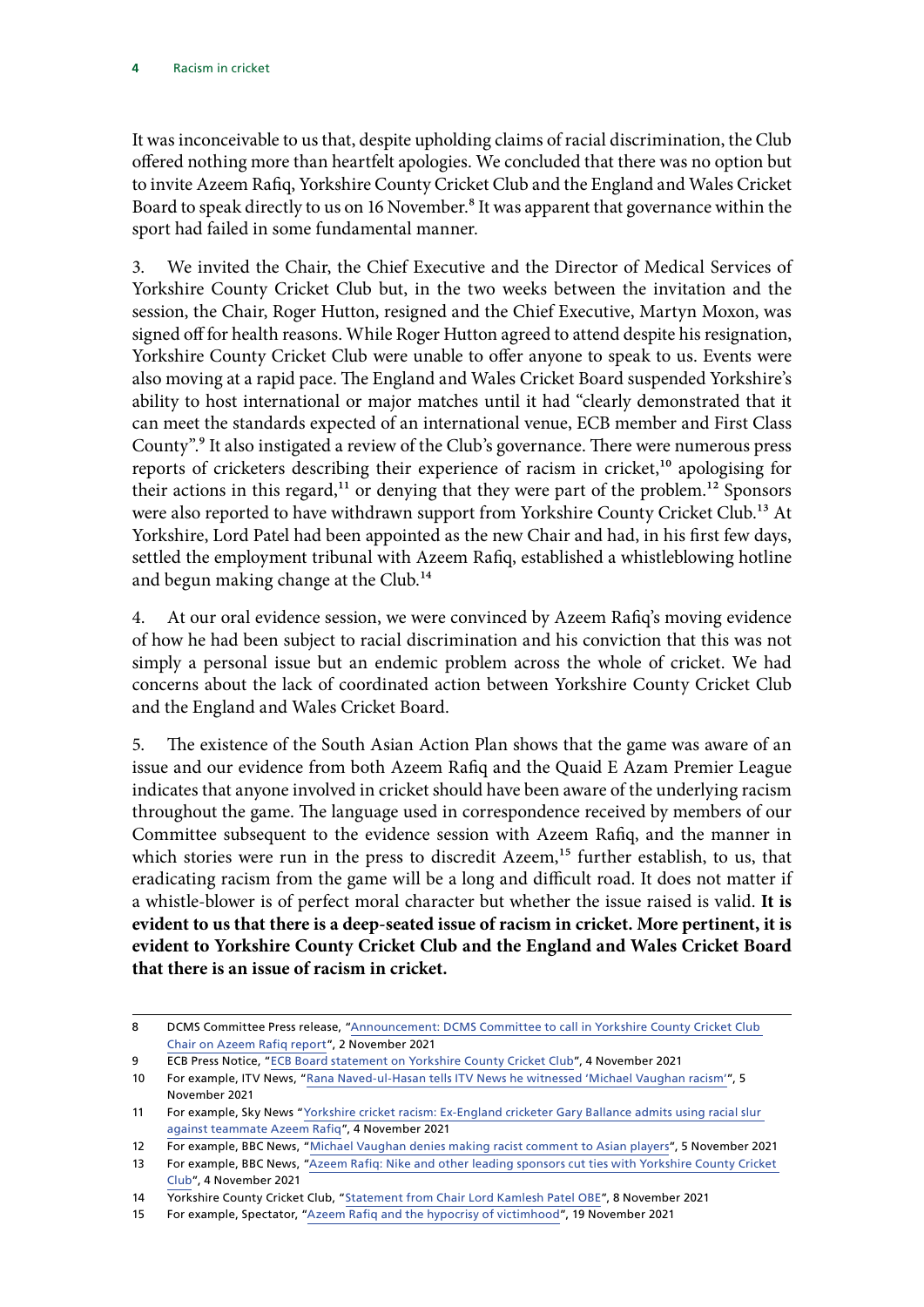6. In the weeks after our evidence session, Yorkshire County Cricket Club announced an independent review of its governance<sup>16</sup> and substantial change in its administrative and coaching staf<sup>17</sup> and the ECB launched a new plan to address racism in cricket.<sup>18</sup> We also had the Sports Minister, Nigel Huddlestone, indicate the Government's determination to ensure the issue was managed. In a letter to us, he said:

> … given the gravity of the allegations and concerns about the pervasiveness of discrimination in cricket more widely, the Government will be monitoring the ECB's progress and leadership in this matter closely, and is prepared to take action where needed.

 $\left[\ldots\right]$ 

At the Committee hearing I was also asked about the potential for a new independent regulator for cricket. This would require careful consideration, and I believe that sports should be given every opportunity to run their own affairs wherever possible. However, if other actions do not result in meaningful change it remains an option that I will consider as part of a range of wider options around governance and regulation.<sup>19</sup>

7. *We, like the Minister, are watching closely and fully intend to ensure that cricket cleans up its act. We recommend that the Government ensures that any future public funds for cricket are dependent on continuous, demonstrable progress in getting rid of racism in both the dressing rooms and on the stands. We recommend that the England and Wales Cricket Board develop a set of key indicators by which they might measure their progress and then report to us on those indicators every quarter. We will invite Yorkshire County Cricket Club and the ECB to give evidence on their progress early in 2022.*

<sup>16</sup> Yorkshire County Cricket Club, "[Update from Yorkshire County Cricket Club - 2 Dec](https://yorkshireccc.com/news/view/9644/update-from-yorkshire-county-cricket-club-2-dec)", 2 December 2021

<sup>17</sup> Yorkshire County Cricket Club, "[Update from Yorkshire County Cricket Club - 3 Dec](https://yorkshireccc.com/news/view/9646/update-from-yorkshire-county-cricket-club-3-december)", 3 December 2021

<sup>18</sup> England and Wales Cricket Board, "Cricket commits to action plan to tackle racism and all forms of discrimination", 26 November 2021

<sup>19</sup> Correspondence from the Minister for Sport, Tourism, Heritage and Civil Society, 14 December 2021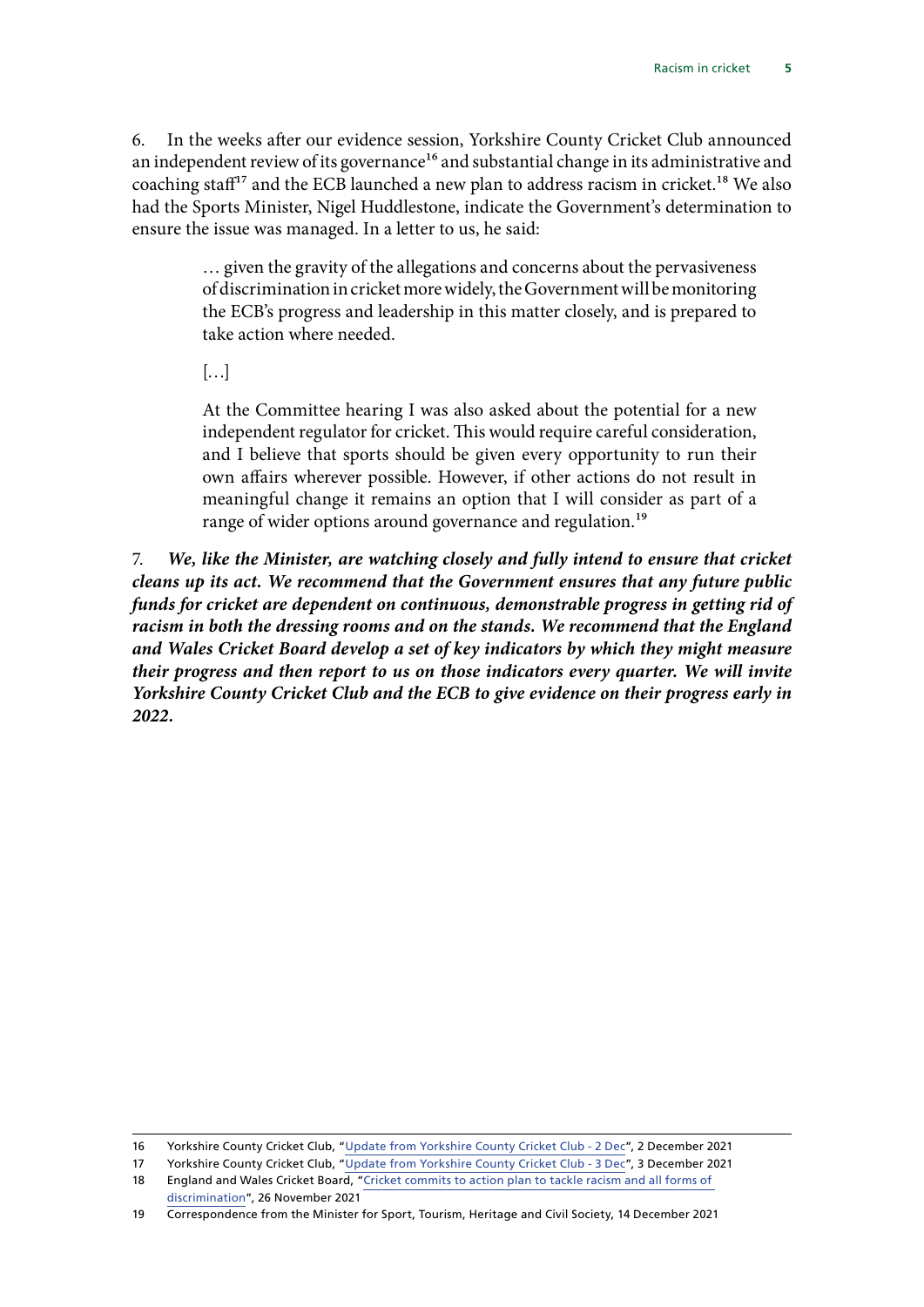# <span id="page-6-0"></span>Formal minutes

### **Tuesday 11 January 2022**

### **Members present:**

Julian Knight, in the Chair

Kevin Brennan

Clive Efford

Julie Elliott

Rt Hon Damian Green

Simon Jupp

John Nicolson

Jane Stevenson

Giles Watling

Draft Report (*Racism in cricket*), proposed by the Chair, brought up and read.

*Ordered*, That the draft Report be read a second time, paragraph by paragraph.

Paragraphs 1 to 7 read and agreed to.

Summary agreed to.

*Resolved*, That the Report be the Seventh Report of the Committee to the House.

*Ordered*, That the Chair make the Report to the House.

*Ordered*, That embargoed copies of the Report be made available, in accordance with the provisions of Standing Order No.134.

### **Adjournment**

Adjourned till Tuesday 18 January 2022 at 9.30 am.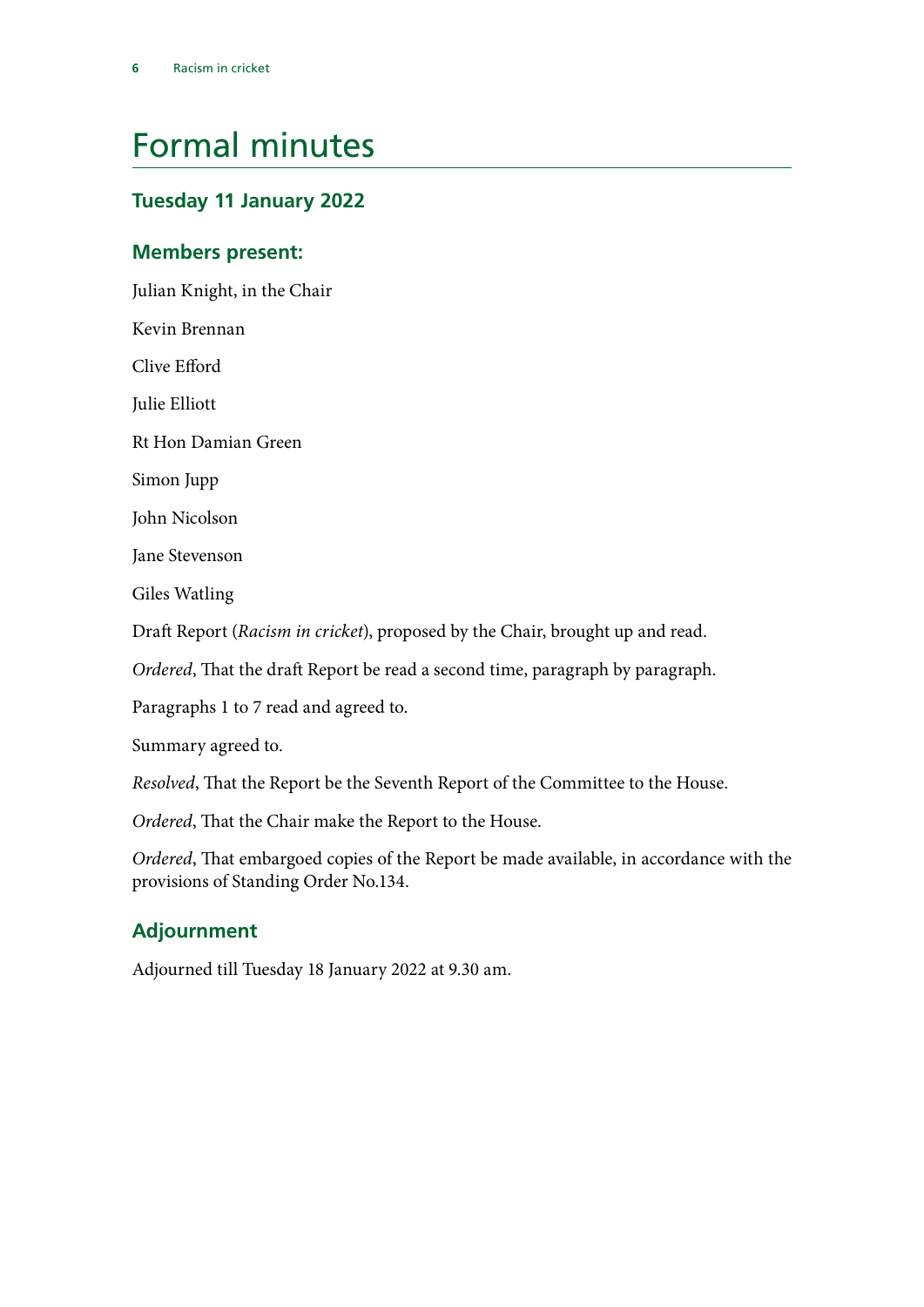### <span id="page-7-0"></span>**Witnesses**

The following witnesses gave evidence in the Committee's '[Sport governance'](https://committees.parliament.uk/work/1607/sport-governance/) series of evidence sessions (HC 855). Transcripts can be viewed on the [inquiry publications page](https://committees.parliament.uk/work/1607/default/publications/oral-evidence/) of the Committee's website.

### **Tuesday 16 November 2021**

**Azeem Rafiq**, former Yorkshire cricketer **COMES 2014** COMES 201-69

**Roger Hutton**, former Chair, Yorkshire County Cricket Club; **The Lord Patel of Bradford OBE**, Chair, Yorkshire County Cricket Club Q70-150

**Tom Harrison**, Chief Executive, England and Wales Cricket Board; **Kate Miller**, Chief Diversity and Communications Officer, England and Wales Cricket Board; **Meena Botros**, Director of Legal and Integrity, England and Wales Cricket Board; **Alan Dickinson**, Non-Executive Director, England and Wales Cricket Board [Q151–212](https://committees.parliament.uk/oralevidence/3011/html/)

### **Tuesday 7 December 2021**

**Basharat Hussain**, Executive Chairperson, Quaid e Azam Premier Cricket League; **Adil Mehmood**, Executive Finance Officer, Quaid e Azam Premier Cricket League [Q213–295](https://committees.parliament.uk/oralevidence/3159/html/)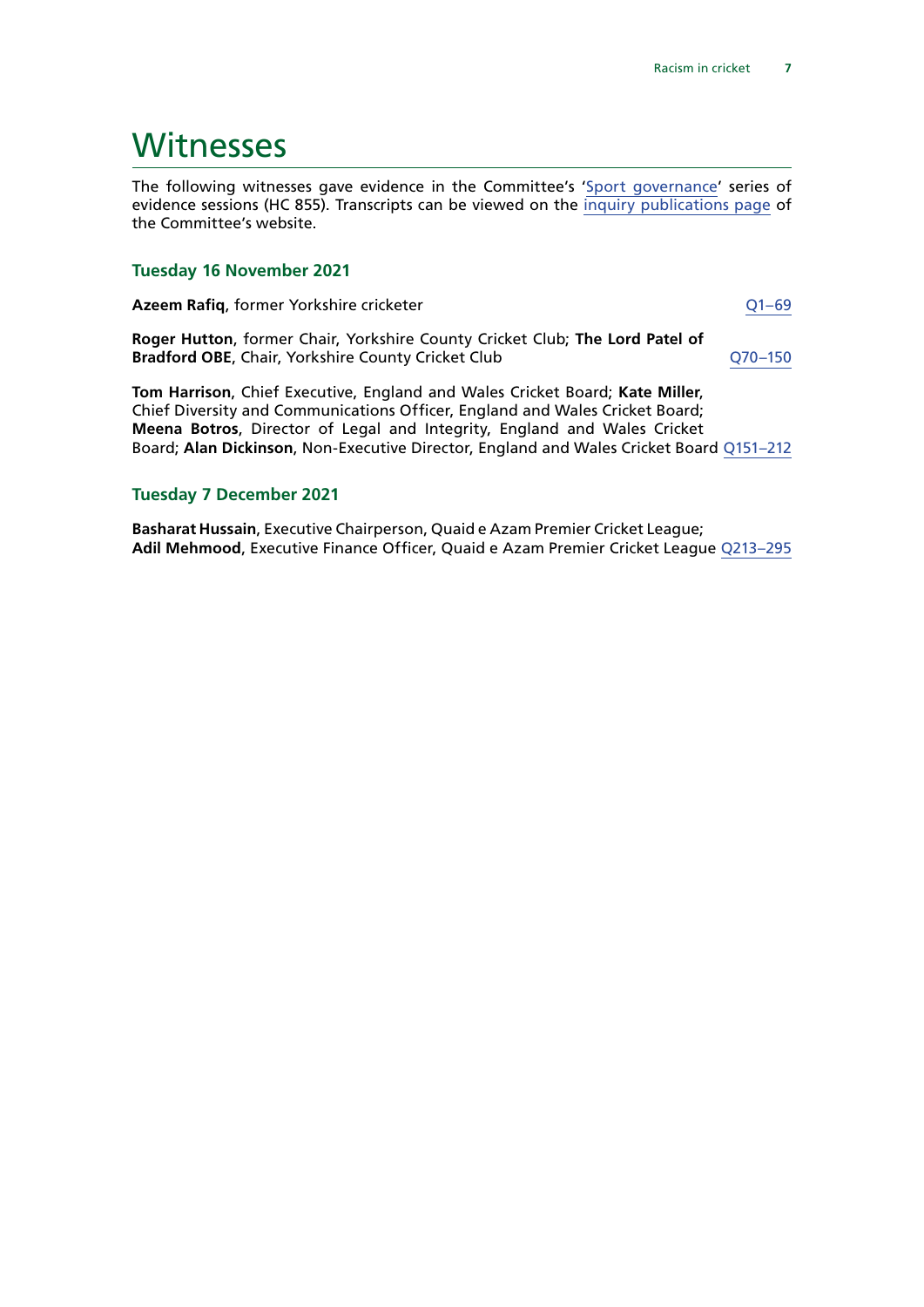# <span id="page-8-0"></span>List of Reports from the Committee during the current Parliament

All publications from the Committee are available on the [publications page](https://committees.parliament.uk/committee/378/digital-culture-media-and-sport-committee/publications/) of the Committee's website.

### **Session 2021–22**

| <b>Number</b> | Title                                                                                                                                     | Reference     |
|---------------|-------------------------------------------------------------------------------------------------------------------------------------------|---------------|
| 1st           | The future of UK music festivals                                                                                                          | <b>HC 49</b>  |
| 2nd           | Pre-appointment hearing for Information Commissioner                                                                                      | HC 260        |
| 3rd           | Concussion in sport                                                                                                                       | <b>HC 46</b>  |
| 4th.          | Sport in our communities                                                                                                                  | <b>HC45</b>   |
| 5th           | Pre-appointment hearing for Information Commissioner                                                                                      | HC 260        |
| 6th           | Pre-appointment hearing for Chair of the Charity<br>Commission                                                                            | <b>HC 261</b> |
| 1st Special   | The future of public service broadcasting: Government<br>Response to Committee's Sixth Report of Session 2019-21                          | <b>HC 273</b> |
| 2nd Special   | Economics of music streaming: Government and<br><b>Competition and Markets Authority Responses to</b><br><b>Committee's Second Report</b> | <b>HC 719</b> |
| 3rd Special   | Sport in our communities: Government Response to<br>Committee's Fourth Report                                                             | <b>HC 761</b> |

### **Session 2019–21**

| <b>Number</b>                        | Title                                                                                                                                                            | Reference      |
|--------------------------------------|------------------------------------------------------------------------------------------------------------------------------------------------------------------|----------------|
| 1st                                  | The Covid-19 crisis and charities                                                                                                                                | <b>HC 281</b>  |
| 2 <sub>nd</sub>                      | Misinformation in the COVID-19 Infodemic                                                                                                                         | <b>HC 234</b>  |
| 3rd                                  | Impact of COVID-19 on DCMS sectors: First Report                                                                                                                 | <b>HC 291</b>  |
| 4th.                                 | Broadband and the road to 5G                                                                                                                                     | <b>HC 153</b>  |
| 5th                                  | Pre-appointment hearing for Chair of the BBC                                                                                                                     | <b>HC 1119</b> |
| 6th                                  | The future of public service broadcasting                                                                                                                        | <b>HC 156</b>  |
| 1st Special<br>Report                | BBC Annual Report and Accounts 2018-19: TV licences<br>for over 75s Government and the BBC's Responses to the<br>Committee's Sixteenth Report of Session 2017-19 | <b>HC 98</b>   |
| 2 <sub>nd</sub><br>Special<br>Report | The Covid-19 crisis and charities: Government Response to<br>the Committee's First Report of Session 2019–21                                                     | <b>HC 438</b>  |
| 3rd<br>Special<br>Report             | Impact of Covid-19 on DCMS sectors: First Report:<br>Government Response to Committee's Third Report of<br><b>Session 2019-21</b>                                | <b>HC 885</b>  |